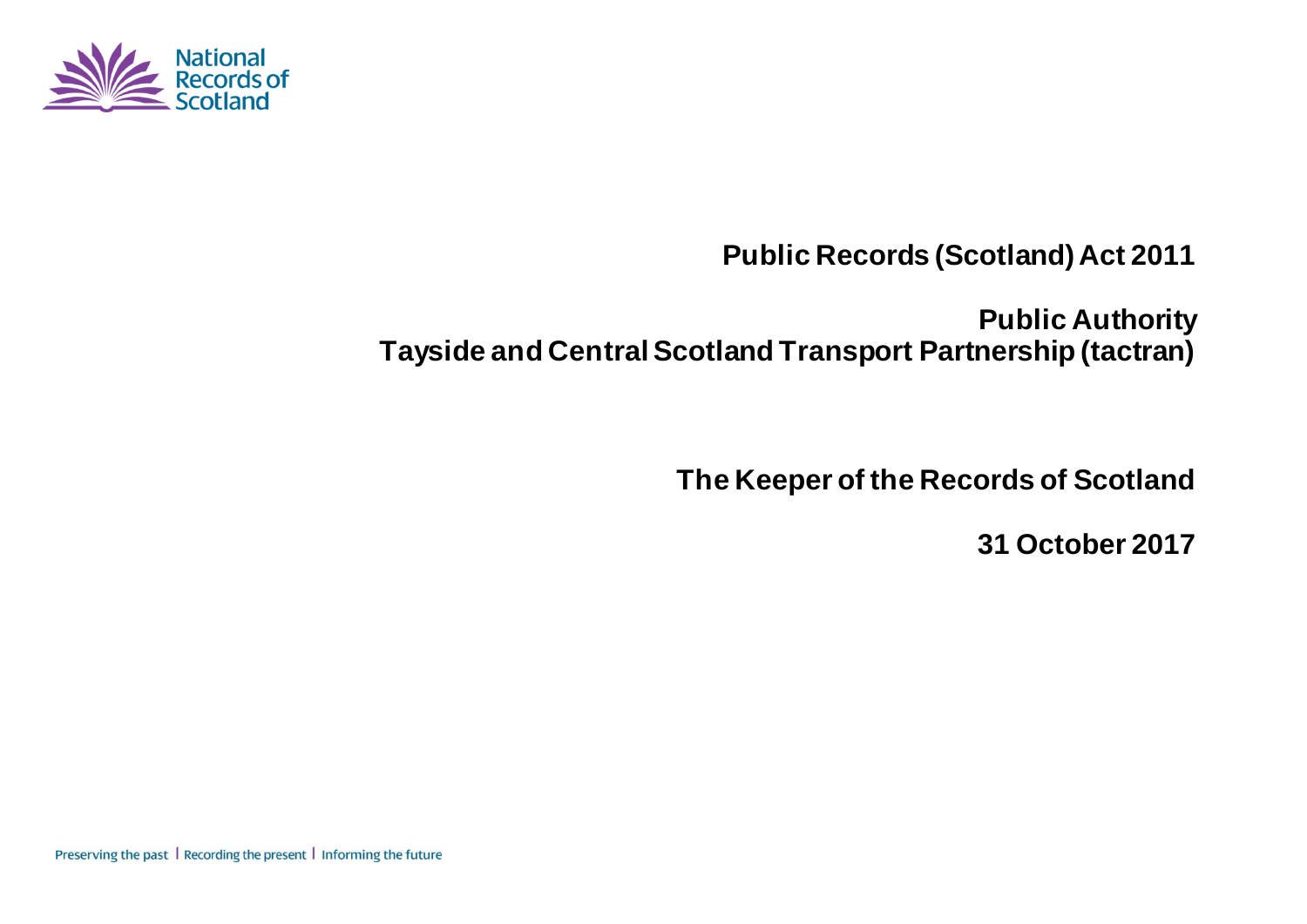#### **Contents**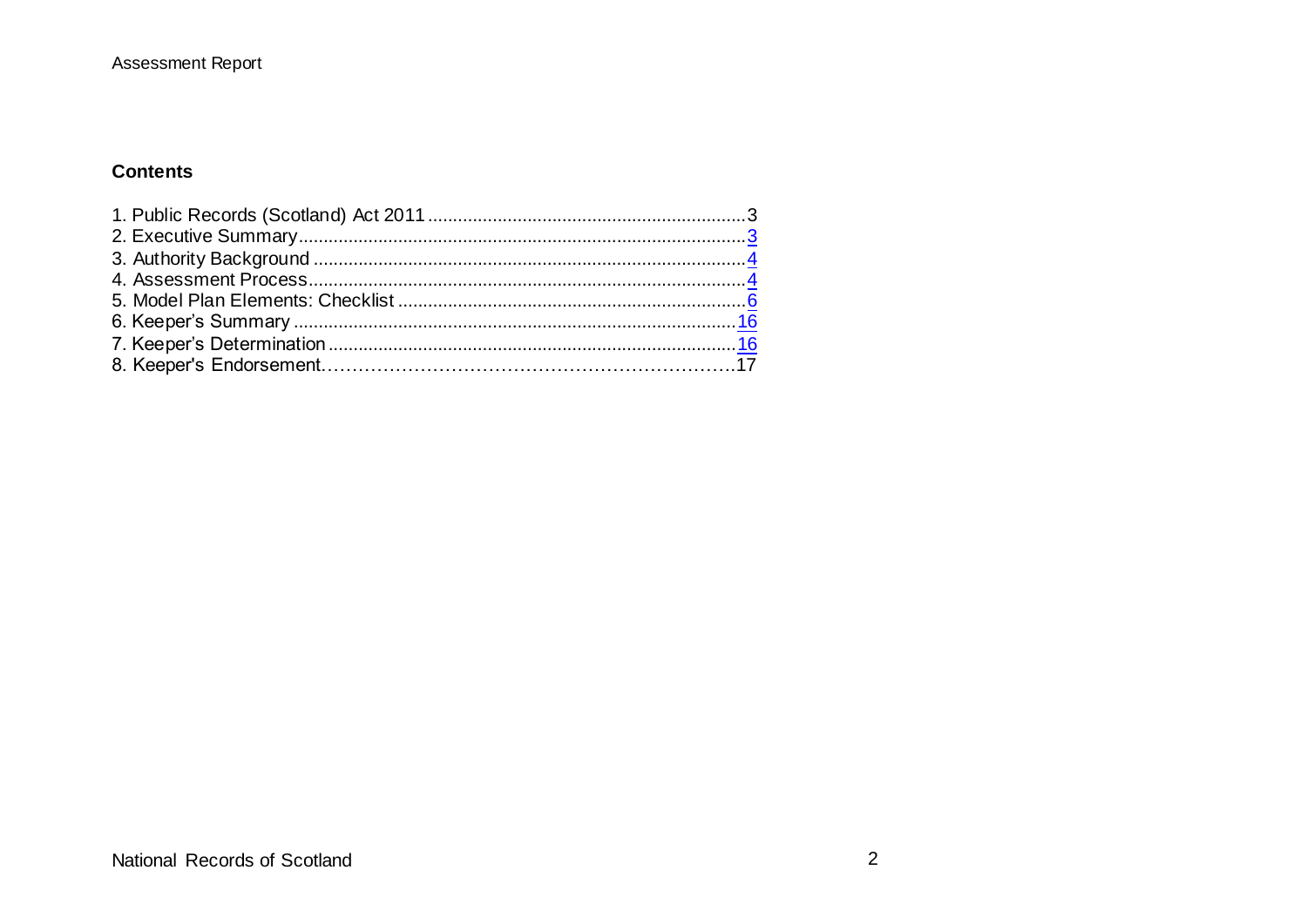## **1. Public Records (Scotland) Act 2011**

The Public Records (Scotland) Act 2011 (the Act) received Royal assent on 20 April 2011. It is the first new public records legislation in Scotland since 1937 and came fully into force on 1 January 2013. Its primary aim is to promote efficient and accountable record keeping by named Scottish public authorities.

The Act has its origins in *The Historical Abuse Systemic Review: Residential Schools and Children's Homes in Scotland 1950-1995* (The Shaw Report) published in 2007. The Shaw Report recorded how its investigations were hampered by poor record keeping and found that thousands of records had been created, but were then lost due to an inadequate legislative framework and poor records management. Crucially, it demonstrated how former residents of children's homes were denied access to information about their formative years. The Shaw Report demonstrated that management of records in all formats (paper and electronic) is not just a bureaucratic process, but central to good governance and should not be ignored. A follow-up review of public records legislation by the Keeper of the Records of Scotland (the Keeper) found further evidence of poor records management across the public sector. This resulted in the passage of the Act by the Scottish Parliament in March 2011.

The Act requires a named authority to prepare and implement a records management plan (RMP) which must set out proper arrangements for the management of its records. A plan must clearly describe the way the authority cares for the records that it creates, in any format, whilst carrying out its business activities. The RMP must be agreed with the Keeper and regularly reviewed.

### **2. Executive Summary**

This report sets out the findings of the Keeper's assessment of the RMP of tactran by the Public Records (Scotland) Act 2011 Assessment Team following its submission to the Keeper on 30 January 2017*.*

The assessment considered whether the RMP of tactran was developed with proper regard to the 14 elements of the Keeper's statutory Model Records Management Plan (the Model Plan) under section 8(3) of the Act, and whether in this respect it complies with it and the specific requirements of the Act.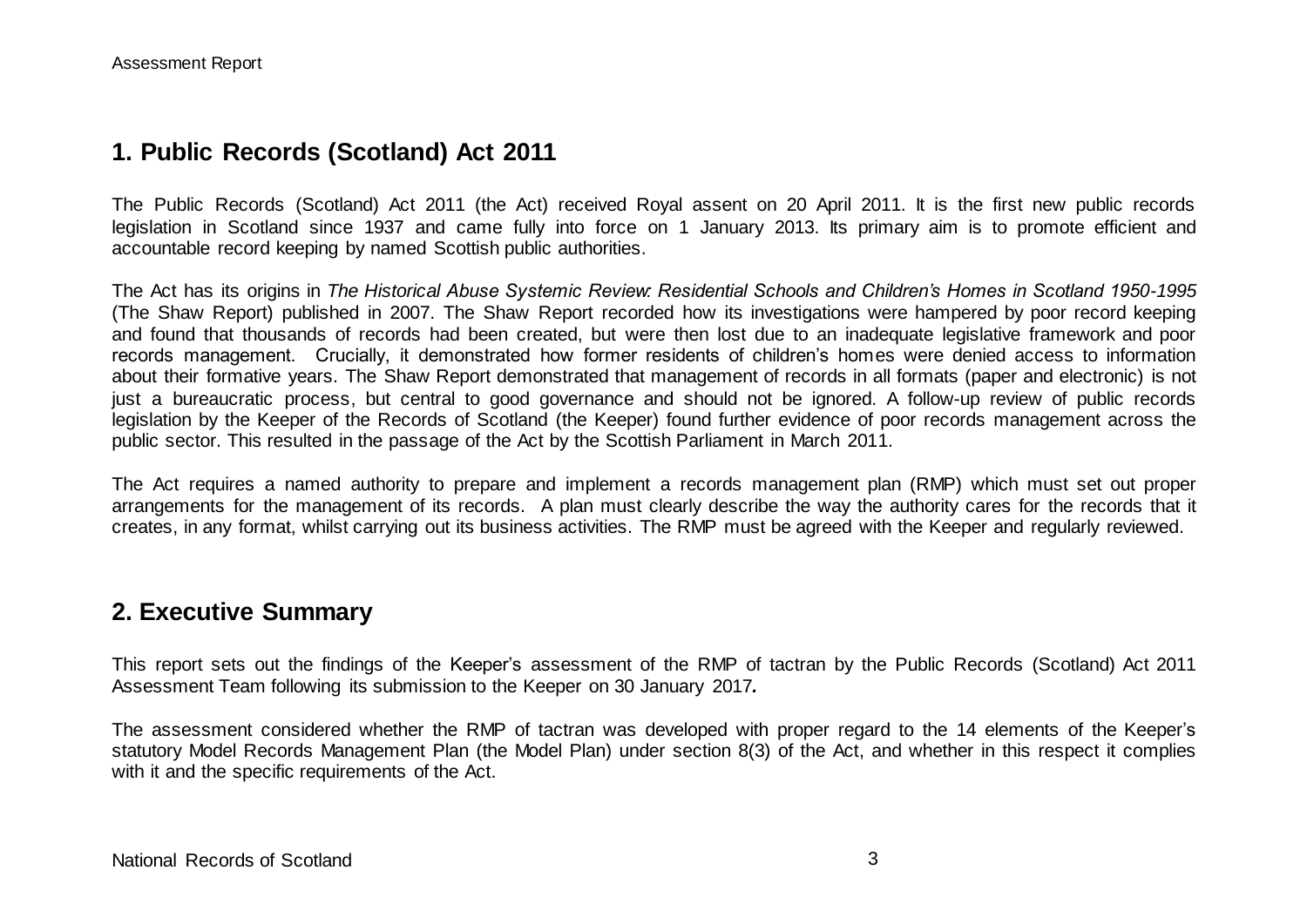The outcome of the assessment and the Keeper's decision on whether the RMP of tactran complies with the Act can be found under section 7 of this report with relevant recommendations.

## **3. Authority Background**

Tactran is one of seven statutory Regional Transport Partnerships covering the whole of Scotland, which were created under the Transport (Scotland) Act 2005. The Tactran region forms an important "hub" lying at the heart of Scotland's transport network and includes the local authority areas of Angus, Dundee City, Perth & Kinross and Stirling which together make up just under 10% of Scotland's land mass and nearly 12% of the nation's population.

The primary purpose of the Partnership is to develop a Regional Transport Strategy setting out a vision for the medium to long term future of transport in the area and to oversee its implementation.

- [Regional Transport Strategy](http://www.tactran.gov.uk/strategy.html)
- [Delivery Plan 2016-2021](http://www.tactran.gov.uk/projects.html)

Through development and delivery of the RTS the Partnership seeks to ensure that the diverse range of the region's transport needs are recognised and addressed.

## **4. Keeper's Assessment Process**

The RMP was assessed by the Public Records (Scotland) Act Assessment Team on behalf of the Keeper. Assessors used the checklist elements listed in section 5, to establish whether tactran's RMP was developed with proper regard to the elements of the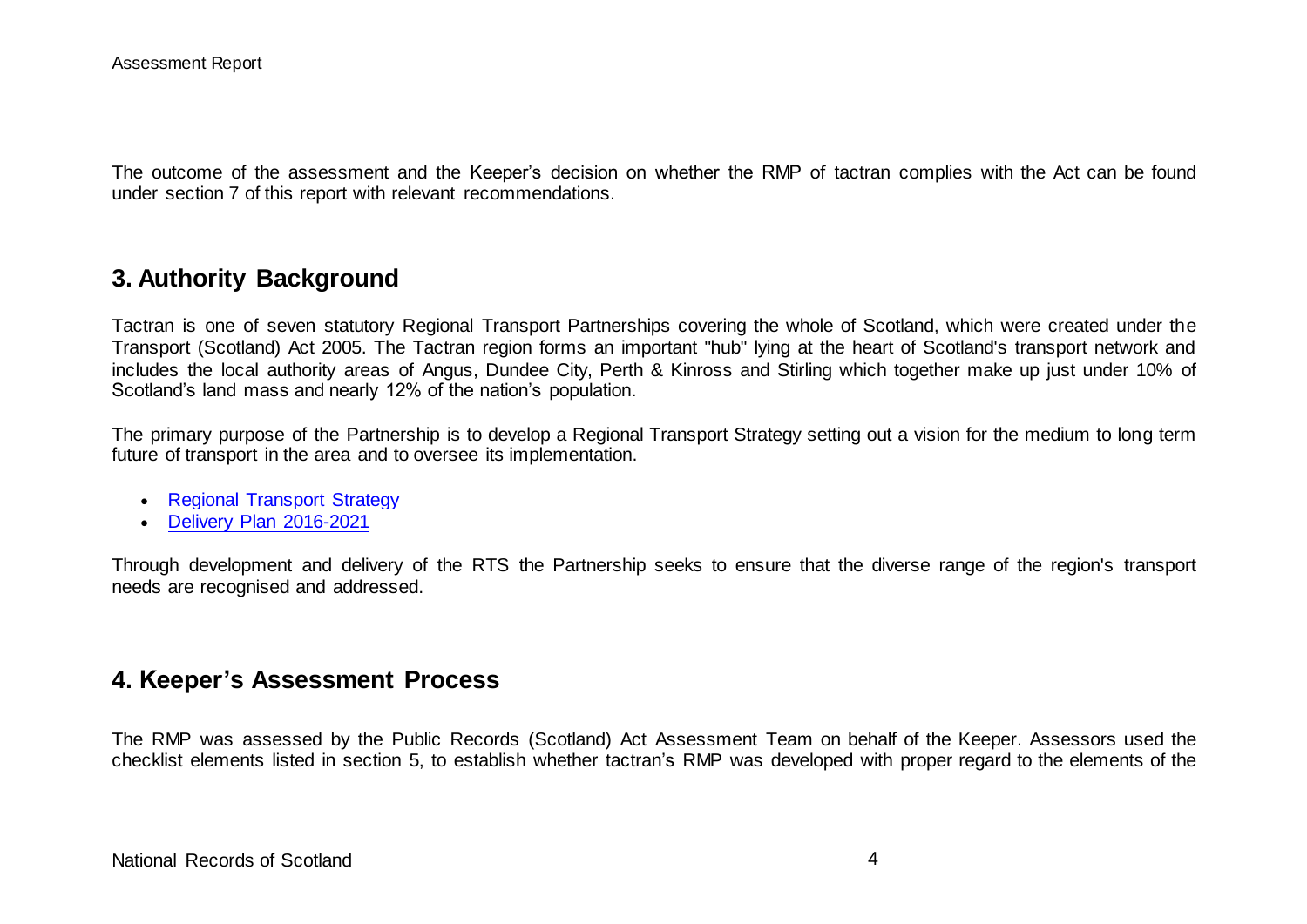Model Plan and is compliant with the Act. The assessment also considered whether there was sufficient supporting evidence of such compliance.

#### **Key:**

| The Keeper agrees this<br>element of an<br>authority's plan.<br>G | The Keeper agrees this<br>element of an authority's<br>plan as an 'improvement<br>model'. This means that<br>he is convinced of the<br>authority's commitment to<br>closing a gap in<br>provision. He will request<br>that he is updated as<br>work on this element<br>progresses. | with no clear<br>this will be<br>Keeper may<br>basis. | There is a serious<br>gap in provision<br>for this element<br>explanation of how<br>addressed. The<br>choose to return<br>the RMP on this |
|-------------------------------------------------------------------|------------------------------------------------------------------------------------------------------------------------------------------------------------------------------------------------------------------------------------------------------------------------------------|-------------------------------------------------------|-------------------------------------------------------------------------------------------------------------------------------------------|
|-------------------------------------------------------------------|------------------------------------------------------------------------------------------------------------------------------------------------------------------------------------------------------------------------------------------------------------------------------------|-------------------------------------------------------|-------------------------------------------------------------------------------------------------------------------------------------------|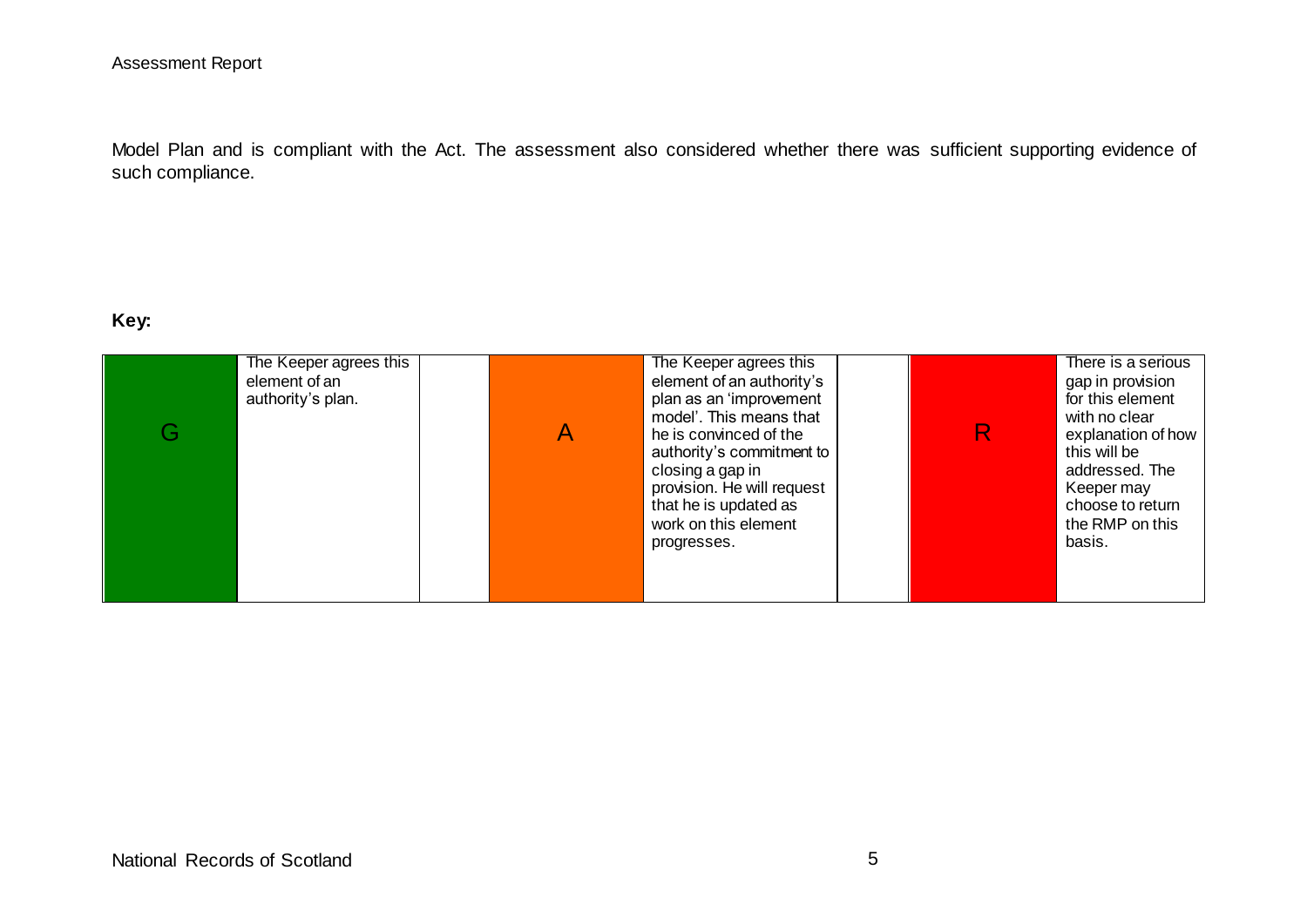# **5. Model Plan Elements: Checklist**

| <b>Element</b>                                 | <b>Present</b> | <b>Evidence</b> | <b>Notes</b>                                                                                                                                                                                                                                                                                                                                                                                                                                                                                                                                                                                                                                                                                                                                                                                                                                                                                                                                                                                                                                                                               |
|------------------------------------------------|----------------|-----------------|--------------------------------------------------------------------------------------------------------------------------------------------------------------------------------------------------------------------------------------------------------------------------------------------------------------------------------------------------------------------------------------------------------------------------------------------------------------------------------------------------------------------------------------------------------------------------------------------------------------------------------------------------------------------------------------------------------------------------------------------------------------------------------------------------------------------------------------------------------------------------------------------------------------------------------------------------------------------------------------------------------------------------------------------------------------------------------------------|
| 1. Senior<br>Officer<br>Compulsory<br>element  | G              | G               | The Records Management Plan (RMP) of the Tayside and Central Scotland<br>Transport Partnership (tactran) identifies Eric Guthrie, Partnership Director, as<br>having strategic responsibility for tactran's records management and compliance<br>with the Public Records (Scotland) Act 2011 (PRSA).<br>Confirming this appointment is a covering letter from Mr Guthrie which endorses the<br>content of the RMP and also states that the RMP was approved by the Partnership<br>Board on 6 December 2016.<br>The RMP is also endorsed and signed by Mr Guthrie (page 14).<br>Mr Guthrie's strategic responsibility for records management within tactran is also<br>stated within the Information Governance Policy, which has been submitted as<br>evidence. The Policy is also available on tactran's website and the Keeper<br>commends this pro-active publication of key information governance documents.<br>The Keeper agrees that an appropriate individual has been identified to take senior<br>management responsibility for records management within tactran as required by |
|                                                |                |                 | the PRSA.                                                                                                                                                                                                                                                                                                                                                                                                                                                                                                                                                                                                                                                                                                                                                                                                                                                                                                                                                                                                                                                                                  |
| 2. Records<br>Manager<br>Compulsory<br>element | G              | G               | The RMP identifies Ashley Roger, Office Manager, as having operational day-to-day<br>responsibility for records management within tactran. This appointment is confirmed<br>in the covering letter from the Partnership Director (see Element 1).                                                                                                                                                                                                                                                                                                                                                                                                                                                                                                                                                                                                                                                                                                                                                                                                                                          |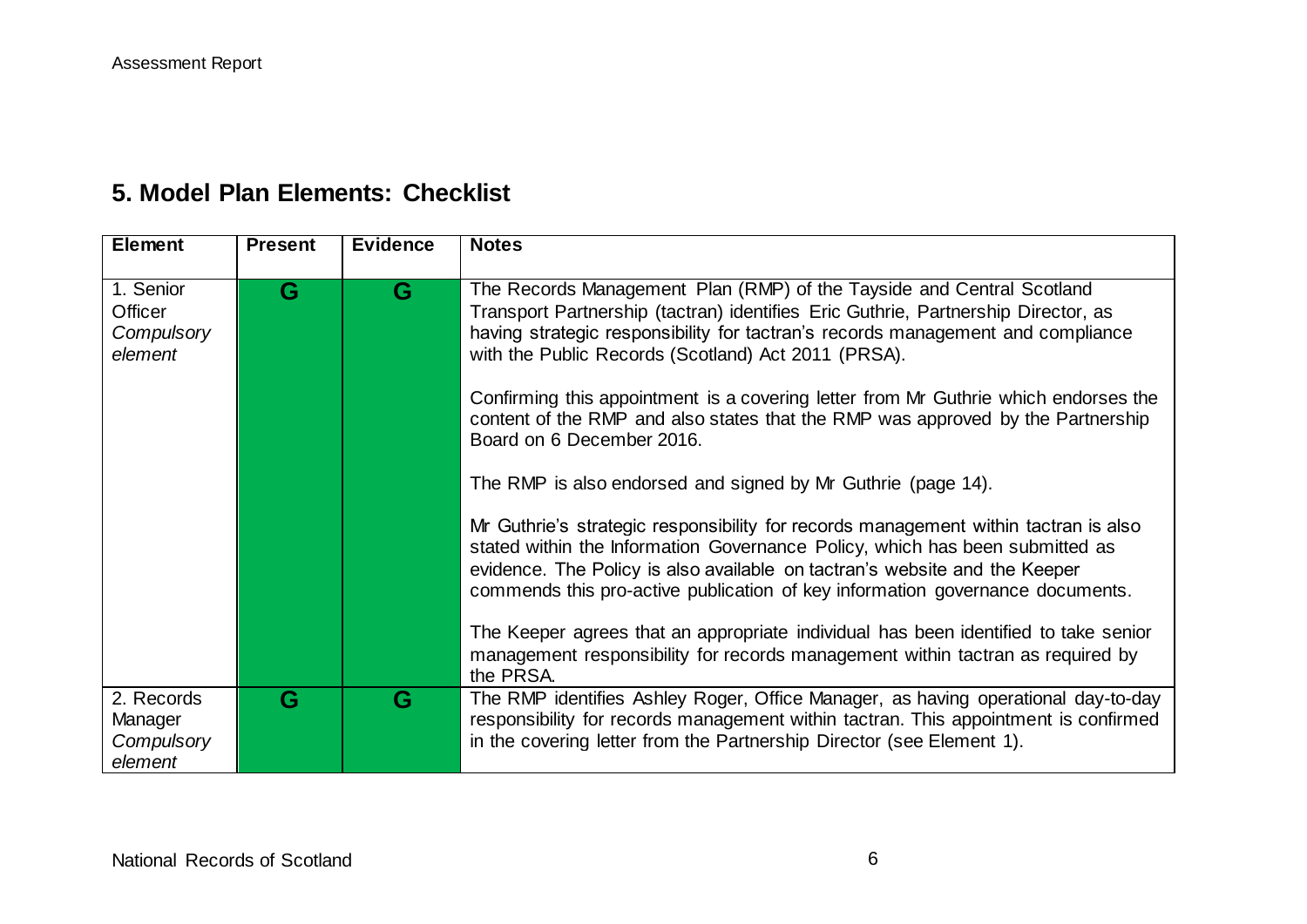|                                    |   |   | The Information Governance Policy also states that the day-to-day responsibility for<br>records management within tactran has been delegated to Ms Roger.<br>The Keeper agrees that an appropriate individual has been identified as having<br>operational responsibility for records management within tactran as required by the<br>PRSA.                                                                                              |
|------------------------------------|---|---|------------------------------------------------------------------------------------------------------------------------------------------------------------------------------------------------------------------------------------------------------------------------------------------------------------------------------------------------------------------------------------------------------------------------------------------|
| 3. Policy<br>Compulsory<br>element | G | G | tactran has submitted its Information Governance Policy, version 1.0, dated<br>December 2016. It is due for review in December 2018.                                                                                                                                                                                                                                                                                                     |
|                                    |   |   | The Policy contains a clear statement of tactran's approach and commitment to best<br>practice records management and compliance with PRSA. It also assigns<br>responsibilities for compliance with the Policy. The Policy Statement also indicates<br>that all tactran records will be stored on a networked shared drive which will be<br>structured in accordance with that of the Business Classification Scheme (see<br>Element 4). |
|                                    |   |   | The Information Governance Policy is available to staff and to the public on tactran's<br>website: http://www.tactran.gov.uk/about_governancedocuments.html. The Keeper<br>commends the publication of key information management policies which makes<br>them available to stakeholders.                                                                                                                                                |
|                                    |   |   | The Keeper agrees that tactran has an operational policy statement with regards to<br>its corporate approach to records management.                                                                                                                                                                                                                                                                                                      |
| 4. Business<br>Classification      | G | G | tactran has submitted its joint Business Classification Scheme (BCS)/retention<br>schedule which forms part of the Information Governance Policy.                                                                                                                                                                                                                                                                                        |
|                                    |   |   | The BCS is a two-level scheme, with the top level outlining tactran's business<br>functions and the lower level describing the activities undertaken to carry out these<br>functions. tactran's electronic records are managed using a network shared drive                                                                                                                                                                              |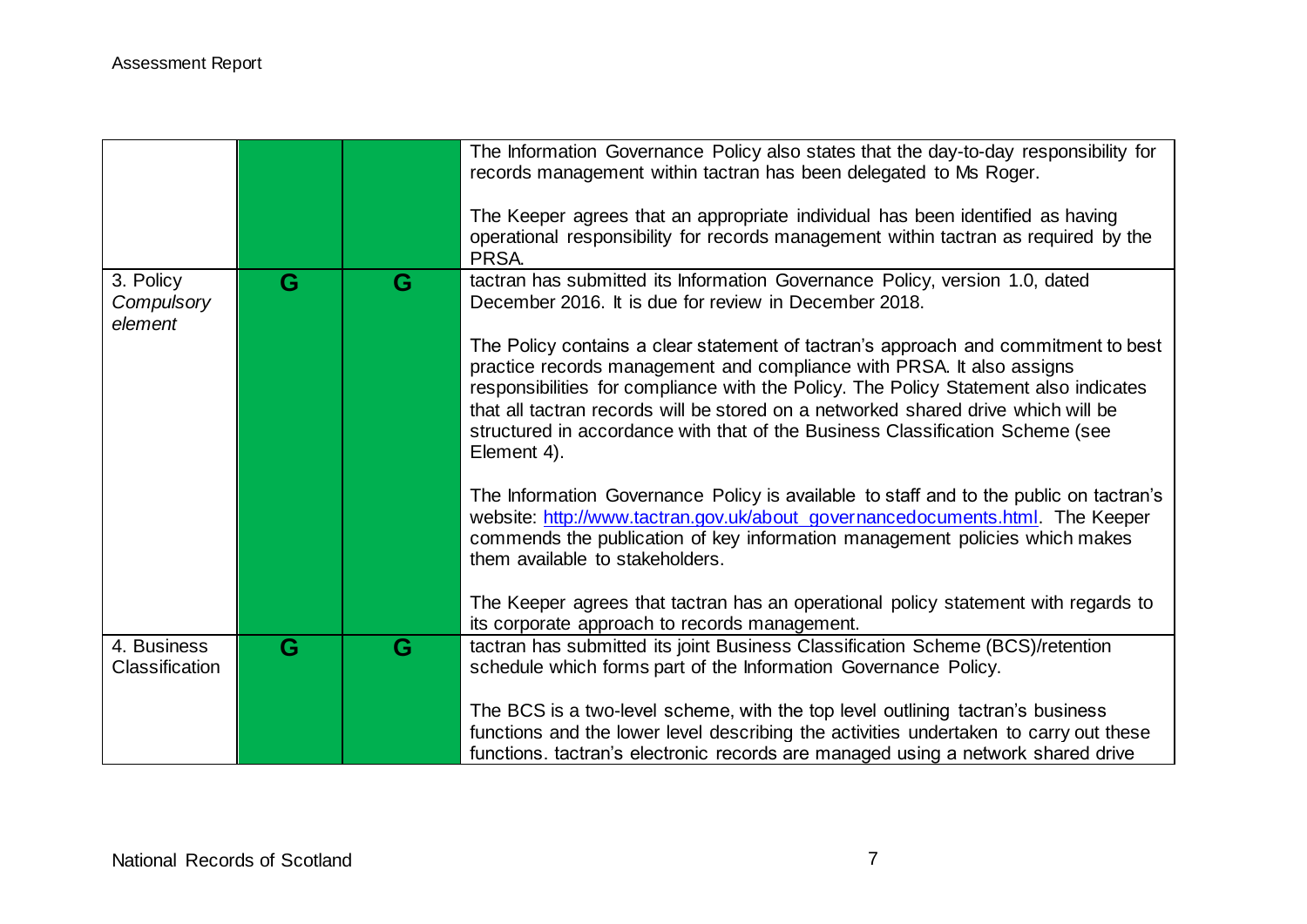|                                                         |   |   | with the folders structured in line with the BCS. The shared drive is provided and<br>managed by Perth and Kinross Council, but only tactran staff have access to it.<br>The BCS also has retention periods attached to it. For example, Governance –<br>Committee and Liaison Group meetings records are retained for 5 years before<br>being destroyed. Although this must remain a business decision for authorities the<br>Keeper commends the creation of a joint BCS/retention schedule as a central point<br>of reference for staff.<br>The BCS/retention schedule is available to all staff in a folder stored on the shared<br>drive and a screenshot has been submitted evidencing this.<br>The Keeper agrees that tactran has an operational BCS. |
|---------------------------------------------------------|---|---|--------------------------------------------------------------------------------------------------------------------------------------------------------------------------------------------------------------------------------------------------------------------------------------------------------------------------------------------------------------------------------------------------------------------------------------------------------------------------------------------------------------------------------------------------------------------------------------------------------------------------------------------------------------------------------------------------------------------------------------------------------------|
| 5. Retention<br>schedule                                | G | G | See Element 4 above for comments regarding the joint BCS/retention schedule. The<br>retention periods are based on the provisions set out in the Scottish Council on<br>Archives Records Retention Schedule, which the Keeper acknowledges as being a<br>suitable tool for basing retention periods on.                                                                                                                                                                                                                                                                                                                                                                                                                                                      |
| 6. Destruction<br>Arrangements<br>Compulsory<br>element | A | A | The Information Governance Policy states that 'All Tactran employees and Board<br>members will ensure that our records and information aredisposed of effectively'.<br>To this end the RMP has outlined the following procedures:<br><b>Paper (on-site) –</b> The RMP states that tactran creates a very small amount of paper<br>records and those that are created are copies of electronic versions and are<br>therefore not the master copy. In order to securely destroy confidential paper                                                                                                                                                                                                                                                             |
|                                                         |   |   | records tactran uses a cross-cut shredder.<br><b>Paper (off-site) –</b> tactran has confirmed that it does not store any paper records off-<br>site with a commercial storage provider.                                                                                                                                                                                                                                                                                                                                                                                                                                                                                                                                                                      |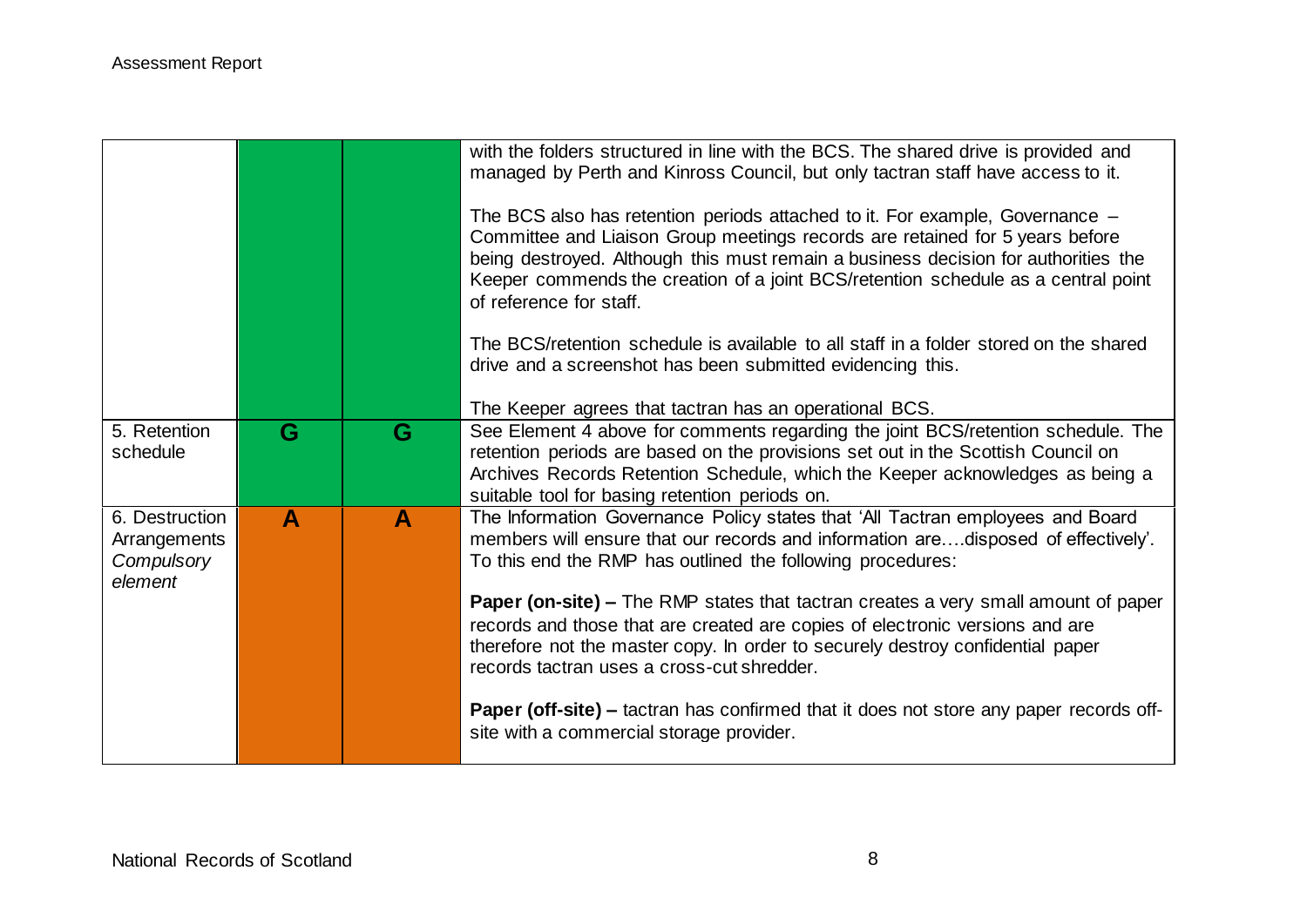|  |  | Electronic records – The RMP contains an action to 'Implement deletion of<br>time-expired records from the Shared Drive in line with the BCS and retention<br>schedule'. tactran has indicated that staff shortage has had a considerable<br>impact on tactran's ability to carry out this piece of work. Once new members<br>of staff have been recruited tactran will review the situation. The Keeper<br>therefore requests that once tactran is fully staffed he is provided with a<br>timescale for the completion of this work.                                                                                                                                   |
|--|--|-------------------------------------------------------------------------------------------------------------------------------------------------------------------------------------------------------------------------------------------------------------------------------------------------------------------------------------------------------------------------------------------------------------------------------------------------------------------------------------------------------------------------------------------------------------------------------------------------------------------------------------------------------------------------|
|  |  | <b>Hardware –</b> The destruction of obsolete hardware is managed through the<br>arrangement with Perth and Kinross Council. The Council's Policy on destruction of<br>obsolete hardware is describes in its Information Security Management System<br>(ISMS) (section 9.2.6). The ISMS procedures document (evidence item 6, section<br>10.7.2.1, page 18) details the policy for shredding and destruction of hard drives,<br>CDs/DVDs and other optical media. The policy assigns responsibility for ensuring<br>secure destruction of optical media (and presumably other hardware such as mobile<br>devices, laptops and desktop PCs) to the Council's Head of IT. |
|  |  | Back-ups - tactran, quite correctly, routinely backs up its electronic records<br>and systems on a regular basis for business continuity purposes. tactran has<br>provided an email from Perth and Kinross Council's IT department explaining<br>the back-up provisions which are in place. The file server is incrementally<br>backed up daily from Monday to Thursday with a full back-up taken on a<br>Friday. The back-up taken on the last Friday of the month is a monthly back-<br>up. Daily back-ups are retained for 2 weeks, the weekly back-ups are retained<br>for 1 month and the monthly back-ups are retained for three months.                          |
|  |  | The Keeper can agree this Element on an 'Improvement Model' basis. This<br>means that the authority has identified a gap in provision (the deletion of<br>electronic records from the shared drive) and has identified how it intends to<br>close this gap. This agreement is dependent upon the Keeper being informed                                                                                                                                                                                                                                                                                                                                                  |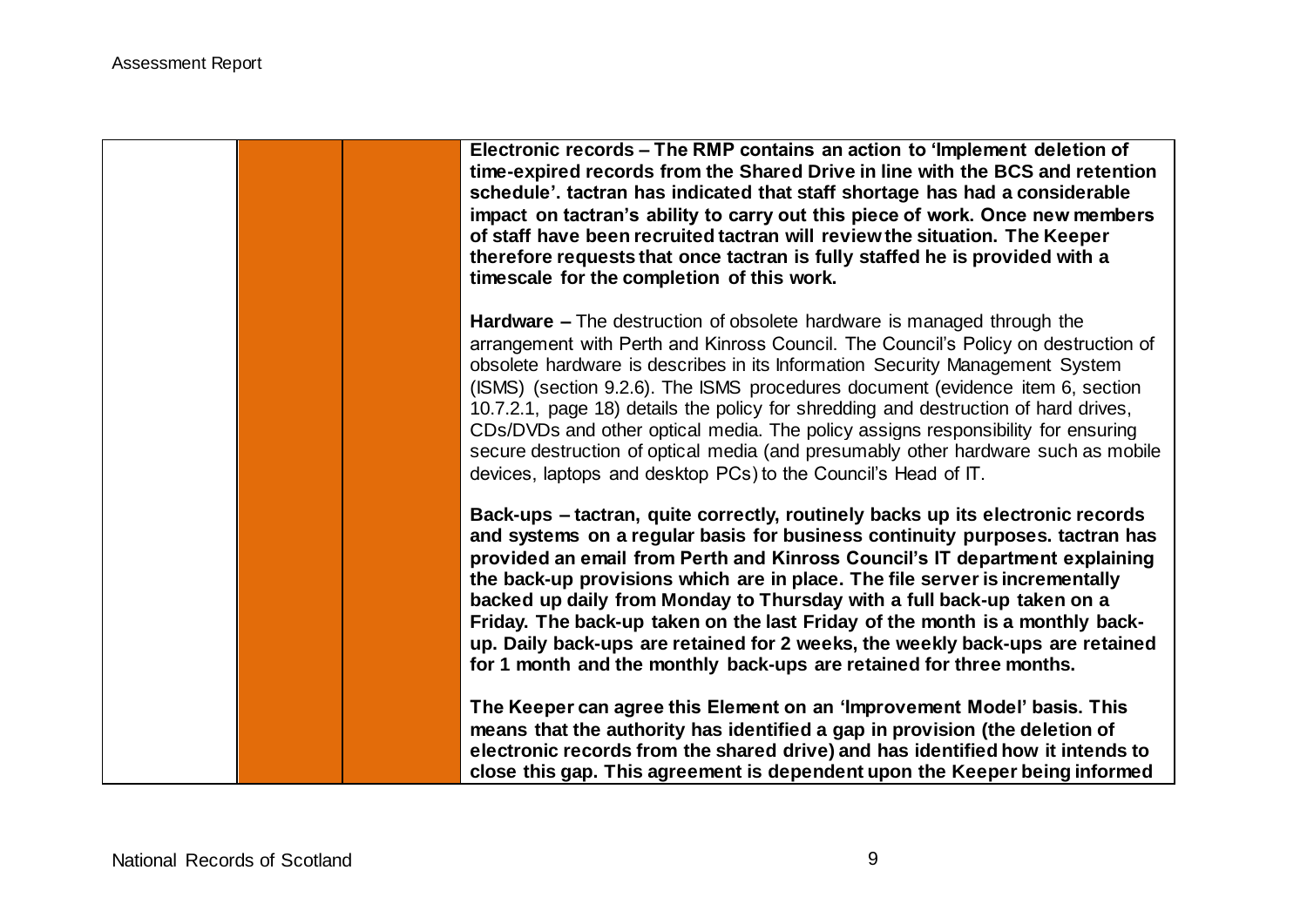|                                                            |   |   | of the estimated timescale for completion of this project, once this is known,                                                                                                                                                                                                                                                                                                                                                                                                                                                                                                                                                                                                                                                                              |
|------------------------------------------------------------|---|---|-------------------------------------------------------------------------------------------------------------------------------------------------------------------------------------------------------------------------------------------------------------------------------------------------------------------------------------------------------------------------------------------------------------------------------------------------------------------------------------------------------------------------------------------------------------------------------------------------------------------------------------------------------------------------------------------------------------------------------------------------------------|
|                                                            |   |   | and upon him being kept informed of the progress of the work.                                                                                                                                                                                                                                                                                                                                                                                                                                                                                                                                                                                                                                                                                               |
| 7. Archiving<br>and Transfer<br>Compulsory<br>element      | G | A | tactran has identified Perth and Kinross Council Archive as the place of deposit for<br>records identified as suitable for permanent preservation. An email discussion<br>between tactran and the archivist at Perth and Kinross Council Archive has been<br>submitted showing that the archive service agrees in principal to the deposit of<br>tactran records with them. The Keeper would, however, recommend that some<br>kind of formal agreement, such as a Memorandum of Understanding (MoU) or<br>a Service Level Agreement (SLA) is developed in order to provide a framework<br>for the transfer arrangements. Once this has been concluded the Keeper<br>requests that he is sent a copy of this in order to keep the submission up-to-<br>date. |
|                                                            |   |   | Also supplied as evidence is an Accession Receipt from the archive service for hard<br>copy tactran business records, 2007-2016, which were transferred in January 2017<br>showing that the arrangement is operating in practice. The RMP states that a<br>deposit would take place every 2 years.                                                                                                                                                                                                                                                                                                                                                                                                                                                          |
|                                                            |   |   | The Keeper can agree this Element on an 'improvement model' basis. That<br>means that the authority has an agreement in principal to transfer records to<br>an appropriate archive, but requires to formalise these arrangements. Once<br>the Keeper receives a document, such as a MoU or SLA or similar, showing<br>that there is an agreement to transfer records, he should be able to fully agree<br>this Element.                                                                                                                                                                                                                                                                                                                                     |
| 8. Information<br><b>Security</b><br>Compulsory<br>element | G | G | The RMP states that tactran's ICT is provided by Perth and Kinross Council and as<br>a result tactran have adopted and are subject to the Council's information security<br>policies and procedures. A summary of this Partnership Agreement governing this<br>arrangement has been submitted, which includes a responsibility for complying with<br>IT and information security policies.                                                                                                                                                                                                                                                                                                                                                                  |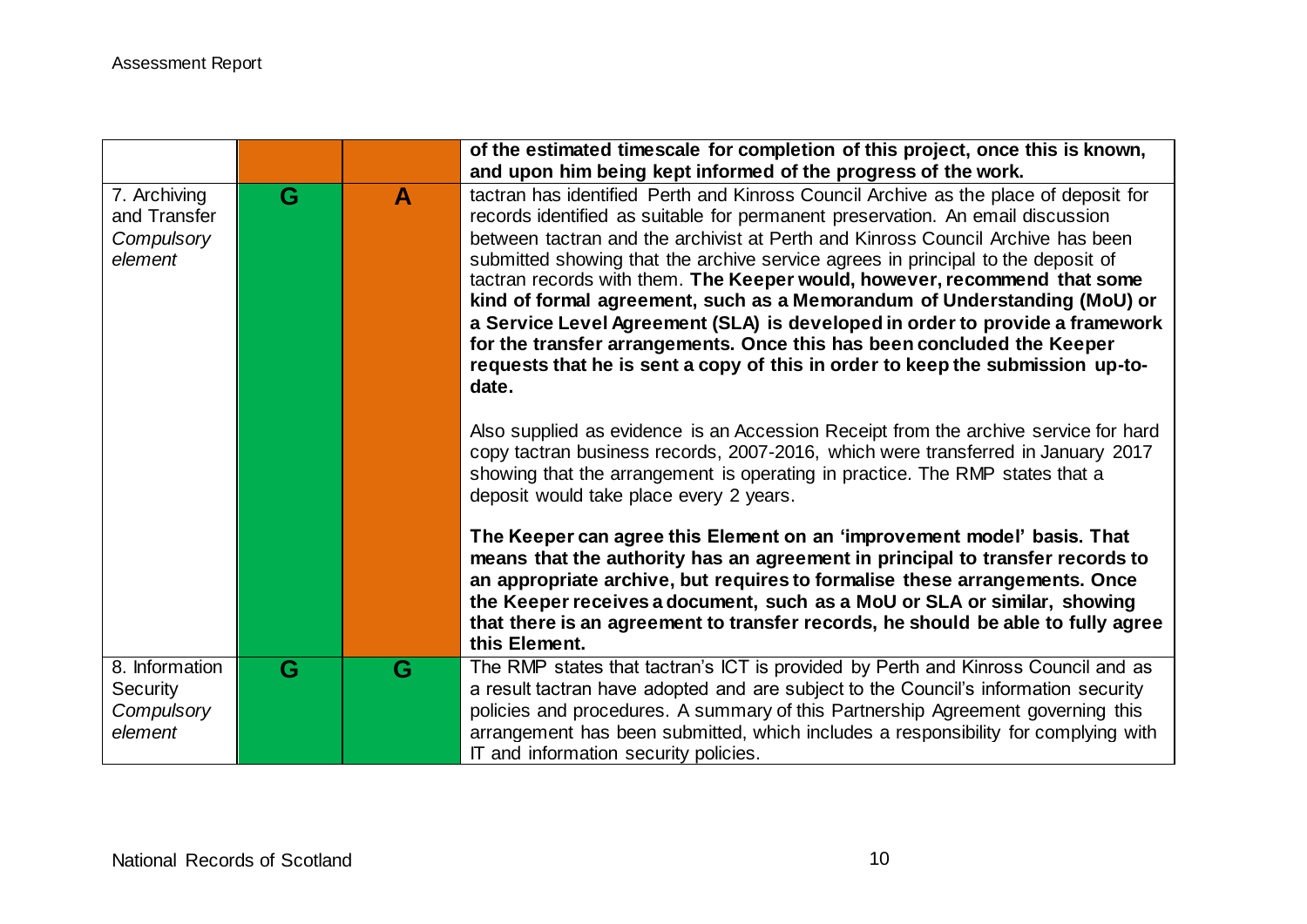|                       |   |   | A screenshot of Perth and Kinross Council's Information Security Policy Statement,<br>which sits on the Council's intranet, has been submitted as evidence. The RMP also<br>refers to the Information Security Policy as submitted by Perth and Kinross Council.<br>The Policy outlines roles and responsibilities and describes the policies and<br>procedures in place to ensure systems, network and physical security.             |
|-----------------------|---|---|----------------------------------------------------------------------------------------------------------------------------------------------------------------------------------------------------------------------------------------------------------------------------------------------------------------------------------------------------------------------------------------------------------------------------------------|
|                       |   |   | tactran's Information Governance Policy also contains a policy statement on<br>tactran's information security arrangements. tactran's network storage is managed<br>by the Council but access is restricted to the six members of tactran staff.                                                                                                                                                                                       |
|                       |   |   | The RMP states that the Council's systems are accredited as compliant with the<br>Cabinet Office's Public Services Network (PSN) and refers to the accreditation<br>certificate submitted by the Council. tactran have supplied the current certificate of<br>PSN accreditation as evidence.                                                                                                                                           |
|                       |   |   | The Keeper agrees that tactran has procedures in place to protect its information<br>and systems.                                                                                                                                                                                                                                                                                                                                      |
| 9. Data<br>Protection | G | G | The RMP states that tactran processes very little in the way of personal information.<br>tactran is registered as a Data Controller with the Information Commissioner's Office<br>(registration number: Z9382406).                                                                                                                                                                                                                     |
|                       |   |   | tactran's Information Governance Policy contains a section on Data Protection<br>which outlines their commitment to complying with their responsibilities under the<br>Data Protection Act 1998. The Policy outlines the types of personal data managed<br>and the measures in place to protect this. The Office Manager (see Element 2) is<br>also the Data Protection Officer charged with responding to Subject Access<br>Requests. |
|                       |   |   | The Policy also states that tactran has adopted and agrees to comply with Perth and                                                                                                                                                                                                                                                                                                                                                    |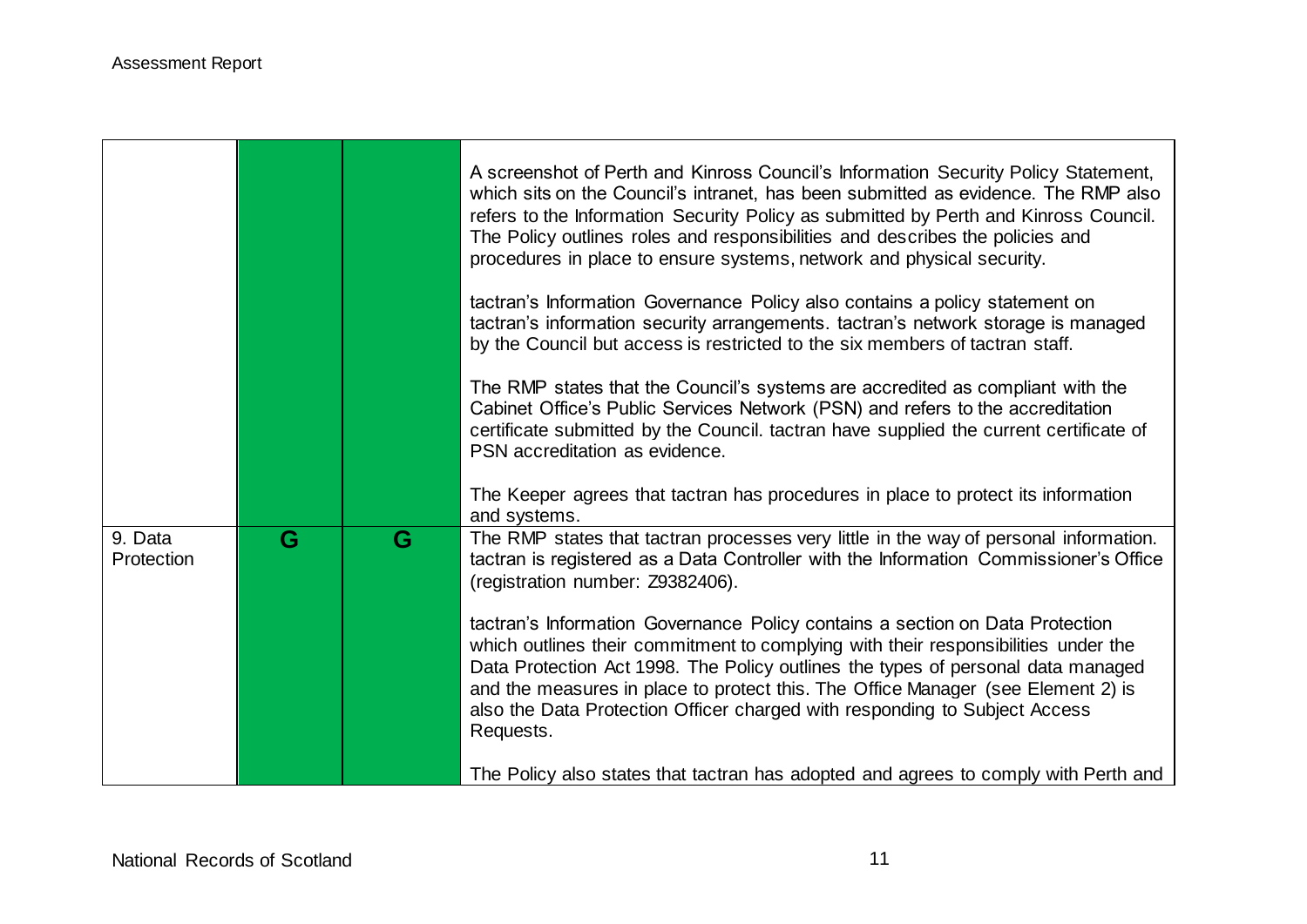|                                                    |   |   | Kinross Council's Data Protection Policy (version 9, February 2017). tactran has<br>provided a link to the Policy on the Council's website.<br>The RMP states that the Policy is available to tactran staff on the Council's intranet.<br>tactran has submitted a screenshot of its intranet system showing the location of the<br>Data Protection Policy. The Keeper is therefore assured that staff have access to<br>this important document.<br>tactran has submitted a screenshot from its online training system showing how staff<br>are able to access the training module relating to Data Protection. The Keeper<br>commends this commitment to providing staff with training. |
|----------------------------------------------------|---|---|------------------------------------------------------------------------------------------------------------------------------------------------------------------------------------------------------------------------------------------------------------------------------------------------------------------------------------------------------------------------------------------------------------------------------------------------------------------------------------------------------------------------------------------------------------------------------------------------------------------------------------------------------------------------------------------|
|                                                    |   |   | The Keeper agrees that tactran is aware of its responsibilities under the Data<br>Protection Act 1998 and has measures in place to ensure that staff receive<br>appropriate training.                                                                                                                                                                                                                                                                                                                                                                                                                                                                                                    |
| 10. Business<br>Continuity<br>and Vital<br>Records | G | G | The RMP states that all tactran records are held on Perth and Kinross Council<br>servers and are subject to full back-up. The RMP points towards the back-up<br>procedures which were submitted by the Council as part of their RMP which the<br>Council operates under. This forms part of the ICT Partnership Agreement between<br>tactran and the Council, a summary of which has been submitted as evidence.                                                                                                                                                                                                                                                                         |
|                                                    |   |   | The RMP also states that none of the paper files held in the tactran office are<br>considered to be official records or unique. If an event were to occur where access<br>to the office was to be denied for any reason, normal business could be resumed by<br>moving to alternative accommodation provided by the Council.                                                                                                                                                                                                                                                                                                                                                             |
|                                                    |   |   | The Business Continuity arrangements are also set out in tactran's Information<br>Governance Policy. tactran also maintains out-of hours contact details for key staff,<br>including the ICT and facilities contact details of the Council. This Policy statement<br>also reiterates the fact that there are no unique hard copy records in the office and                                                                                                                                                                                                                                                                                                                               |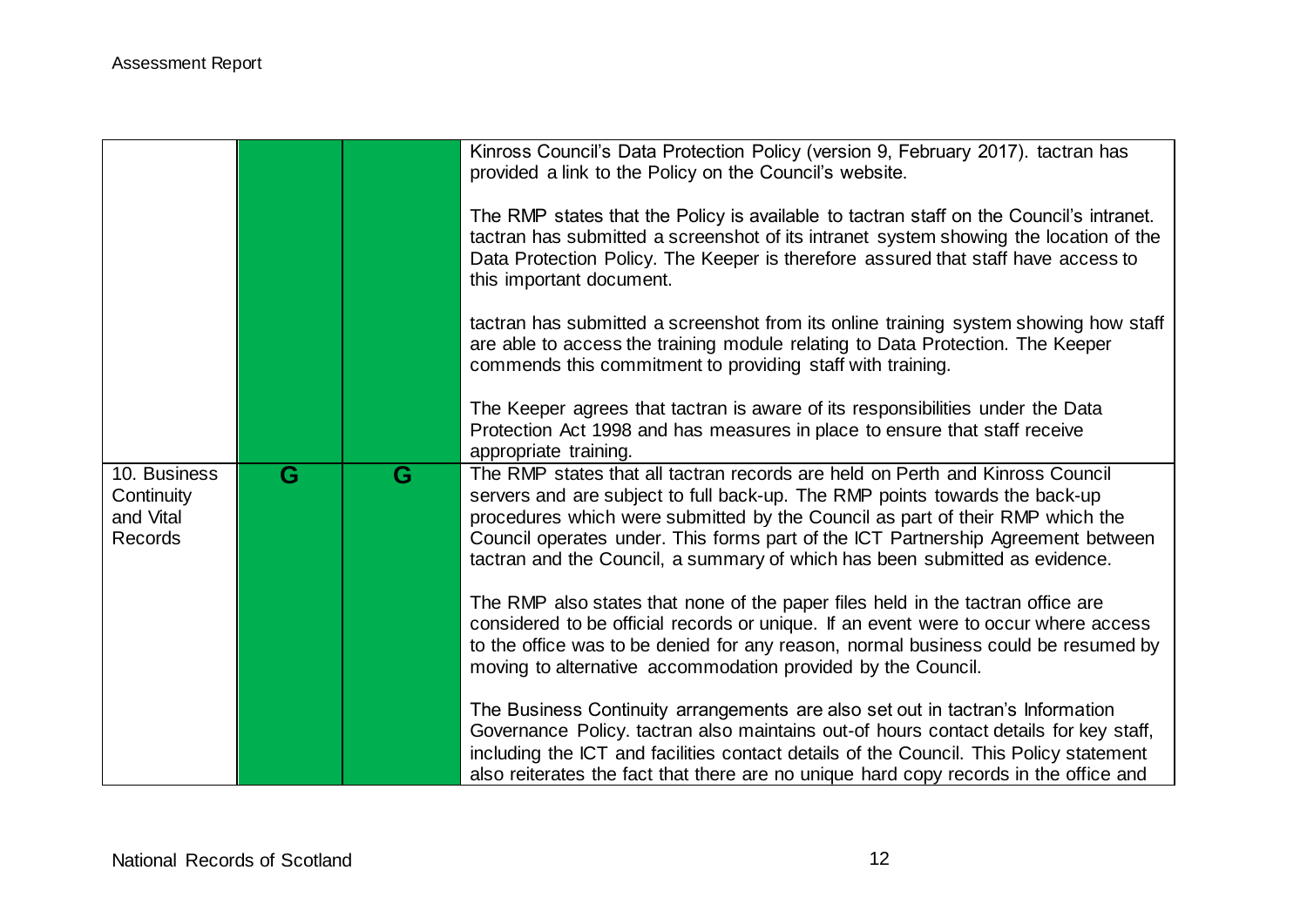|                 |   |   | that all master copies are therefore maintained electronically and these can be<br>retrieved from back-ups taken by the Council.<br>The Keeper agrees that tactran has procedures in place to restore its business                                                                                                                                                                                                                                                                                                                                                                                                                                                                                                                                                                                                                                                                     |
|-----------------|---|---|----------------------------------------------------------------------------------------------------------------------------------------------------------------------------------------------------------------------------------------------------------------------------------------------------------------------------------------------------------------------------------------------------------------------------------------------------------------------------------------------------------------------------------------------------------------------------------------------------------------------------------------------------------------------------------------------------------------------------------------------------------------------------------------------------------------------------------------------------------------------------------------|
| 11. Audit trail | G | G | activities in the event of a disaster.<br>The RMP states that tactran have access to a restricted area of the shared drive<br>network which is provided by Perth and Kinross Council, and as a result, the risk of<br>unauthorised access to the records stored on the shared drive is judged to be very<br>low.                                                                                                                                                                                                                                                                                                                                                                                                                                                                                                                                                                       |
|                 |   |   | The Information Governance Policy outlines tactran's approach to audit trail<br>provision. The Policy states that all records should be stored in the appropriate<br>folder within the shared drive and that any temporary working copies of records<br>stored on personal drives or on laptops need to be saved onto the shared drives at<br>the earliest opportunity. It also states that inappropriate alteration or deletion of<br>records may be subject to disciplinary action.                                                                                                                                                                                                                                                                                                                                                                                                  |
|                 |   |   | The Policy goes on to say that key document types such as Strategy and Policy<br>documents and Partnership Board and Committee records, once finalised and<br>agreed, are saved as PDF versions to ensure that further changes cannot be made<br>to them. The appropriate template is used for each type of document and the<br>document control information at the front is completed when required, which<br>includes version control where necessary. tactran have submitted an email which<br>was sent to all staff informing them of their responsibilities in complying with the new<br>filing structure imposed on their shared drives. This email also provides staff with<br>instructions on how to name records and also refers them to guidance on<br>completing the document control section of the templates which is required for<br>formal documents, such as policies. |
|                 |   |   | The Keeper agrees that tactran have measures in place to allow staff to be able to                                                                                                                                                                                                                                                                                                                                                                                                                                                                                                                                                                                                                                                                                                                                                                                                     |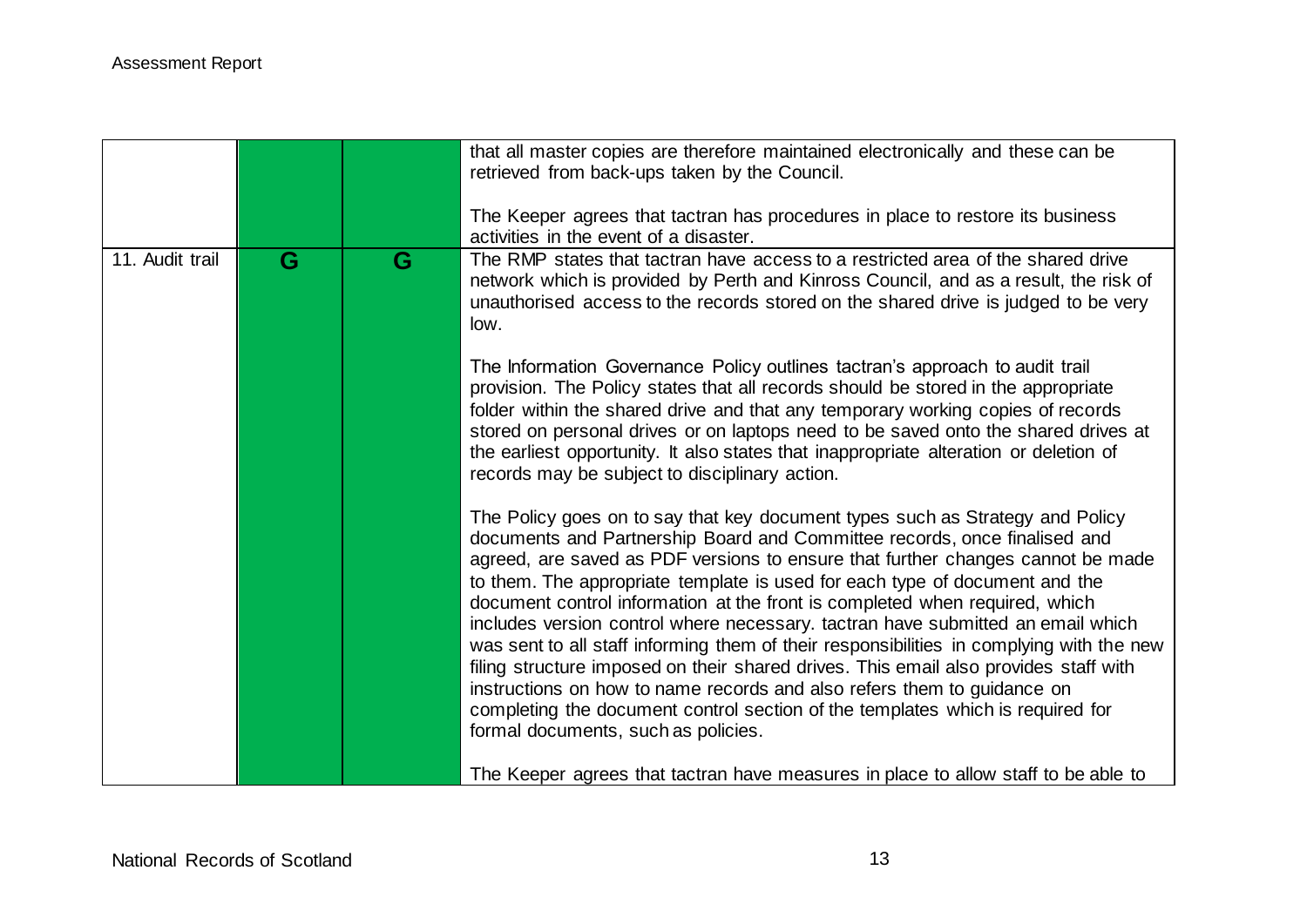|                     |   |   | locate the correct records when required.                                                                                                                      |
|---------------------|---|---|----------------------------------------------------------------------------------------------------------------------------------------------------------------|
| 12.                 | G | G | As outlined in Element 2, Ashley Roger, Office Manager, has been identified as the                                                                             |
| Competency          |   |   | Records Manager for tactran.                                                                                                                                   |
| Framework           |   |   |                                                                                                                                                                |
| for records         |   |   | A certificate of attendance at a Public Records (Scotland) Act 2011 training event                                                                             |
| management<br>staff |   |   | run by infogov scot has been submitted as evidence of training undertaken by Ms<br>Roger. The RMP states that Ms Roger has also attended events run by the     |
|                     |   |   | Keeper's Assessment Team.                                                                                                                                      |
|                     |   |   |                                                                                                                                                                |
|                     |   |   | The RMP also states that Ms Roger is also able to seek records management                                                                                      |
|                     |   |   | advice from Perth and Kinross Council's Records Manager. The Keeper commends                                                                                   |
|                     |   |   | this approach.                                                                                                                                                 |
|                     |   |   |                                                                                                                                                                |
|                     |   |   | The RMP states that the Information Governance Policy provides a mandate to<br>support appropriate training for the Records Manager role. tactran has provided |
|                     |   |   | evidence of Ms Roger's training, in particular a certificate from a training provider on                                                                       |
|                     |   |   | the Public Records (Scotland) Act 2011.                                                                                                                        |
|                     |   |   |                                                                                                                                                                |
|                     |   |   | tactran has provided screenshots of the online training which its staff can access.                                                                            |
|                     |   |   | This training is provided as part of tactran's relationship with Perth and Kinross                                                                             |
|                     |   |   | Council and contains modules on Data Protection, Freedom of Information and                                                                                    |
|                     |   |   | Information Security.                                                                                                                                          |
|                     |   |   | The Keeper agrees that an appropriate individual has been appointed to take                                                                                    |
|                     |   |   | responsibility for records management within tactran and that they have access to                                                                              |
|                     |   |   | appropriate training when required.                                                                                                                            |
| 13.                 | G | G | The RMP states that the Plan and the Information Governance Policy form part of                                                                                |
| Assessment          |   |   | tactran's governance documents and are subject to bi-annual review. tactran has                                                                                |
| and Review          |   |   | stated that the Office Manager is responsible for reporting progress on the RMP to                                                                             |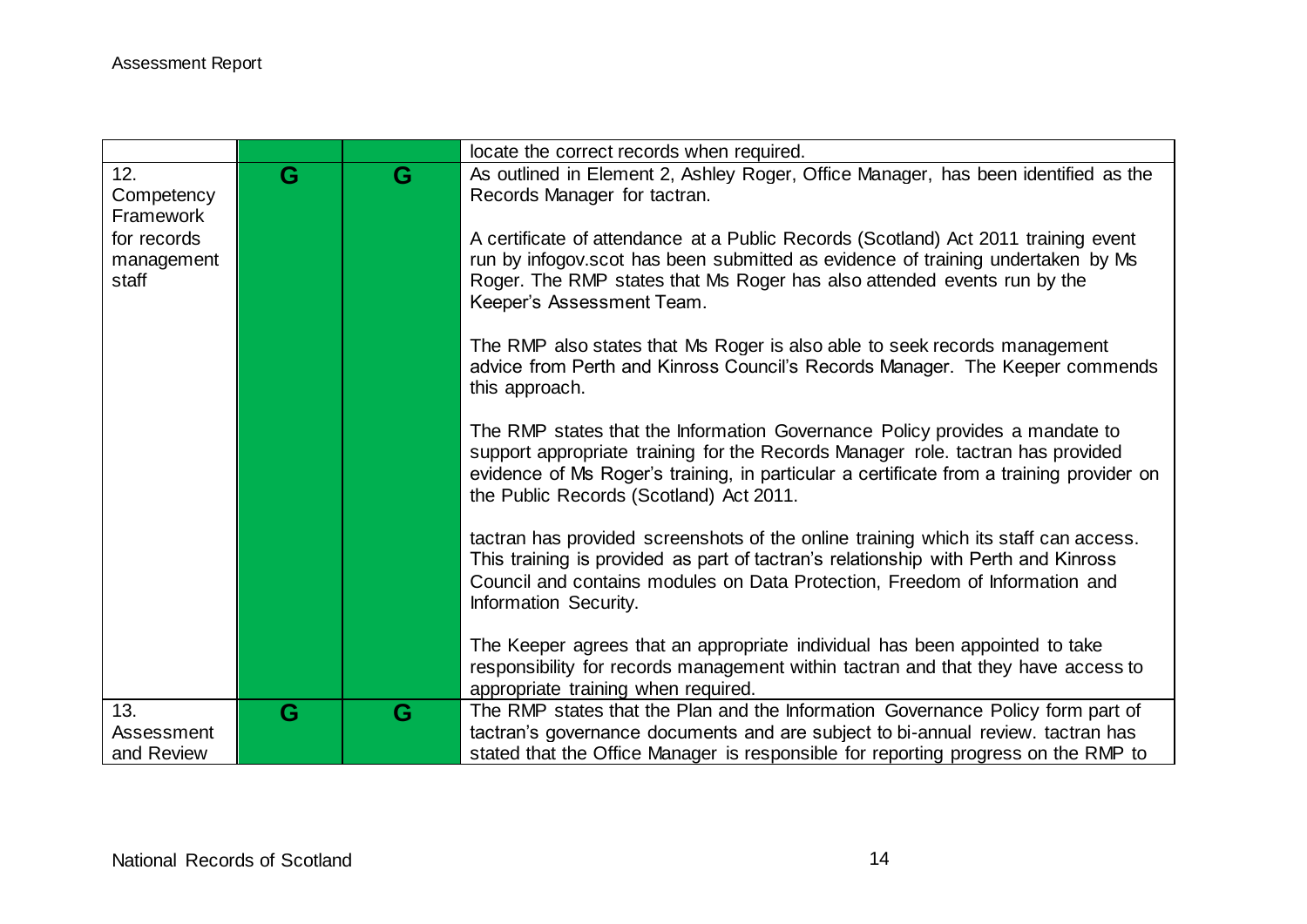|                           |   |   | the Partnership Board on a bi-annual basis.                                                                                                                                                                                                                                                                                                                                                                                                                                                                                                                                                                                                                                                                                                                                                                                                                                                                                                                                                                                                                                                        |
|---------------------------|---|---|----------------------------------------------------------------------------------------------------------------------------------------------------------------------------------------------------------------------------------------------------------------------------------------------------------------------------------------------------------------------------------------------------------------------------------------------------------------------------------------------------------------------------------------------------------------------------------------------------------------------------------------------------------------------------------------------------------------------------------------------------------------------------------------------------------------------------------------------------------------------------------------------------------------------------------------------------------------------------------------------------------------------------------------------------------------------------------------------------|
|                           |   |   | The Action Plan section of the Element states that progress against the RMP and<br>the Information Governance Policy will be reported annually to the Partnership<br>Board. An extract from the draft minutes of a meeting of the Partnership Board in<br>December 2016 has been submitted which approved the RMP.                                                                                                                                                                                                                                                                                                                                                                                                                                                                                                                                                                                                                                                                                                                                                                                 |
|                           |   |   | tactran has provided information regarding how it will keep its records management<br>provisions under review. A self-assessment methodology such as ARMS would not<br>be proportionate for an organisation with six members of staff and a relatively small<br>shared drive. The review of core governance documents occurs on a bi-annual<br>basis within the Partnership Board. The RMP has been included as a core<br>governance document and is therefore embedded as a key part of the Board's<br>corporate governance. The Office Manager (see Element 2) is responsible for<br>reporting progress or issues relating to the RMP to the Board on a bi-annual basis.<br>The review of the RMP will focus mainly on the key areas where development is<br>required, such as the implementation of the BCS structure onto tactran's shared<br>drive, the application of the requirements of the retention schedule and the transfer<br>of archives to Perth and Kinross Council Archive. The Keeper can accept that this is<br>a proportional approach based on tactran's size and complexity. |
|                           |   |   | The Keeper can agree that there appropriate measures in place to ensure that the<br>RMP and supporting policies and procedures are regularly assessed and reviewed.                                                                                                                                                                                                                                                                                                                                                                                                                                                                                                                                                                                                                                                                                                                                                                                                                                                                                                                                |
| 14. Shared<br>Information | G | G | The RMP states that tactran does not routinely share personal information with<br>other organisation, but does publish a considerable amount of corporate information<br>under its Publication Scheme, which is available on its website:<br>http://www.tactran.gov.uk/documents/PublicationScheme2013Final.pdf. The RMP                                                                                                                                                                                                                                                                                                                                                                                                                                                                                                                                                                                                                                                                                                                                                                           |
|                           |   |   | does state that, where appropriate, tactran will comply with relevant confidentiality<br>requirements if it were to share personal and sensitive information. It does not<br>currently share information which would require to be governed by an Information                                                                                                                                                                                                                                                                                                                                                                                                                                                                                                                                                                                                                                                                                                                                                                                                                                      |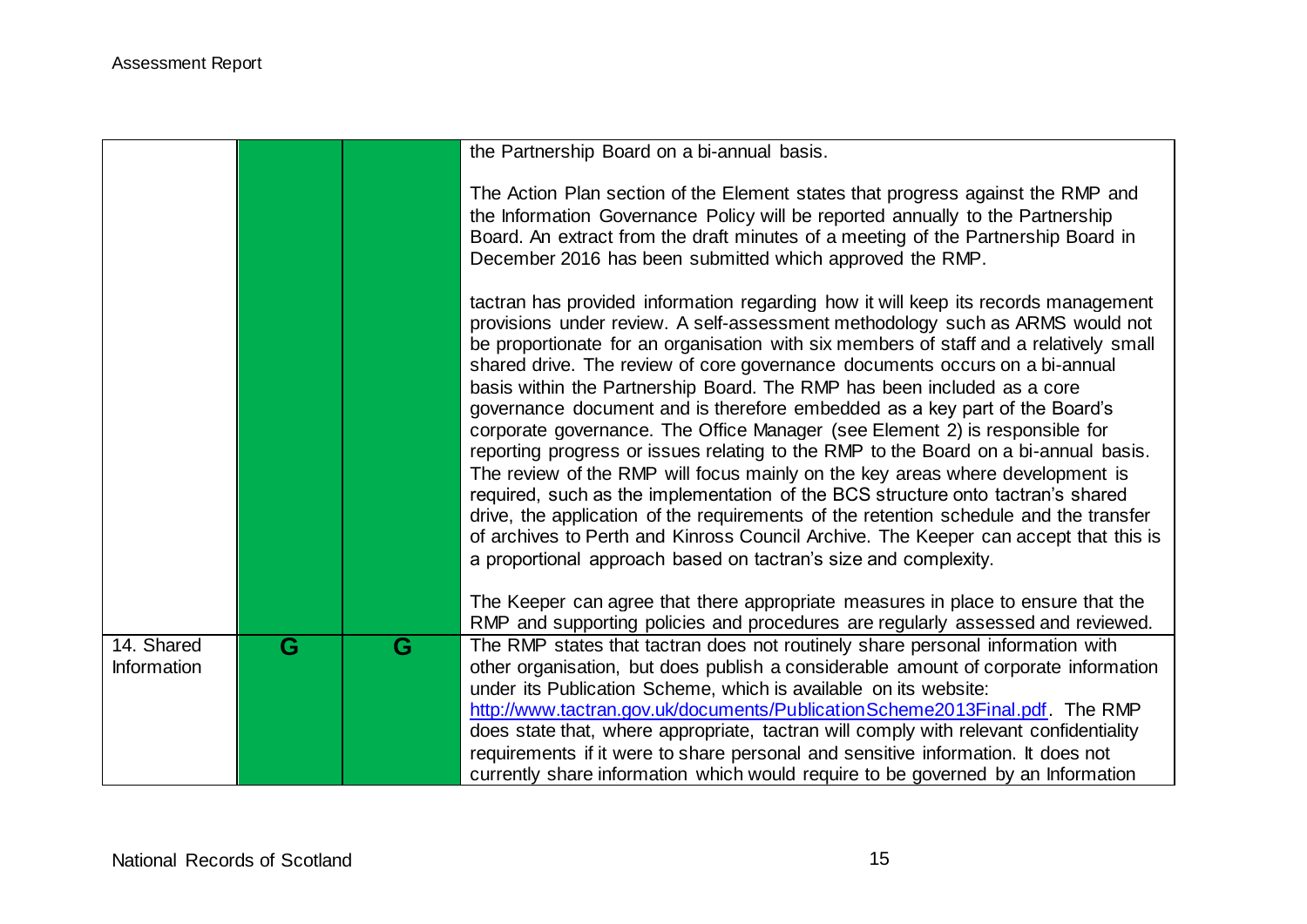| <b>Sharing Protocol.</b>                                                                                                                                                                                                                                                                                                                                     |  |
|--------------------------------------------------------------------------------------------------------------------------------------------------------------------------------------------------------------------------------------------------------------------------------------------------------------------------------------------------------------|--|
| The Keeper accepts that tactran does not routinely share personal and sensitive<br>information and publishes a large amount of its corporate information under its<br>Publication Scheme. tactran has stated that if they were required to share personal<br>information then it would take place in compliance with relevant confidentiality<br>quidelines. |  |

## **6. Keeper's Summary**

Elements 1-14 that the Keeper considers should be in a public authority records management plan have been properly considered by tactran. Policies and governance structures are in place to implement the actions required by the plan.

# **7. Keeper's Determination**

Based on the assessment process detailed above, the Keeper agrees the RMP of tactran.

The Keeper recommends that tactran should publish its agreed RMP as an example of good practice within the authority and the sector.